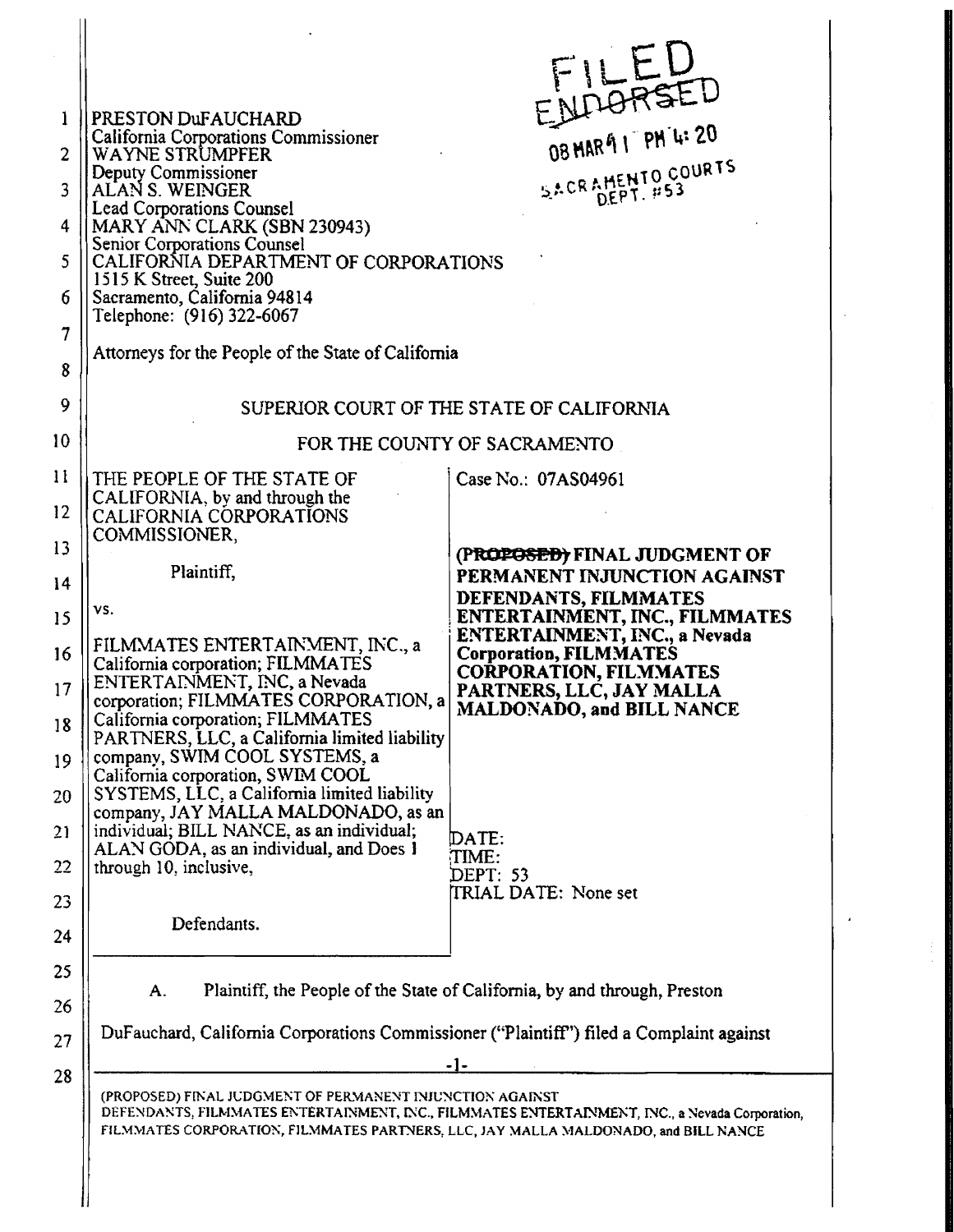FILMMATES ENTERTAINMENT, INC., FILMMATES ENTERTAINMENT, INC., a Nevada Corporation, FILMMATES CORPORATION, FILMMATES PARTNERS; LLC, JAY MALLA MALDONADO, and BILL NANCE (collectively referred to as "Defendants").

B. DEFENDANTS stipulated to jurisdiction of this Court over them and over the subject matter of this action.

C. DEFENDANTS stipulated to receiving service of the Summons and Complaint filed in this matter.

D. DEFENDANTS read the Complaint for Permanent Injunction, the Stipulation to Entry of Judgment of Permanent Injunction Between Plaintiff and Defendants, Filmmates Entertainment, Inc., Filmmates Entertainment, Inc., a Nevada Corporation, Filmmates Corporation, Filmmates Partners, LLC, Jay Malla Maldonado, and Bill Nance (referenced hereinafter as "Stipulation"), this proposed Final Judgment of Permanent Injunction Against Defendants Filmmates Entertainment, Inc., Filmmates Entertainment, Inc., a Nevada Corporation, Filmmates Corporation, Filmmates Partners, LLC, Jay Malla Maldonado, and Bill Nance hereinafter "Final Judgment") and DEFENDANTS stipulate to entry of judgment on the terms ( and conditions contained in the Stipulation and reflected in the Final Judgment.

E. DEFENDANTS waived entry of Findings of Fact and Conclusions of Law under California Code of Civil Procedure section 632 and all rights to appeal the entry of the Final Judgment.

F. DEFENDANTS waived any claims known to them against the State of California, ts agents, officers, or employees based on the facts underlying the present action. i DEFENDANTS specifically waived any rights provided by California Civil Code section 1542, which provides: "A general release does not extend to claims which the Creditor does not know or suspect to exist in his favor at the time of executing the release."

-2-

(PROPOSED) FINAL JUDGMENT OF PERMANENT INJUNCTION AGAINST DEFENDANTS, FILMMATES ENTERTAINMENT, INC., FILMMATES ENTERTAINMENT, INC., a Nevada Corporation, FILMMATES CORPORATION, FILMMATES PARTNERS, LLC, JAY MALLA MALDONADO, and BILL NANCE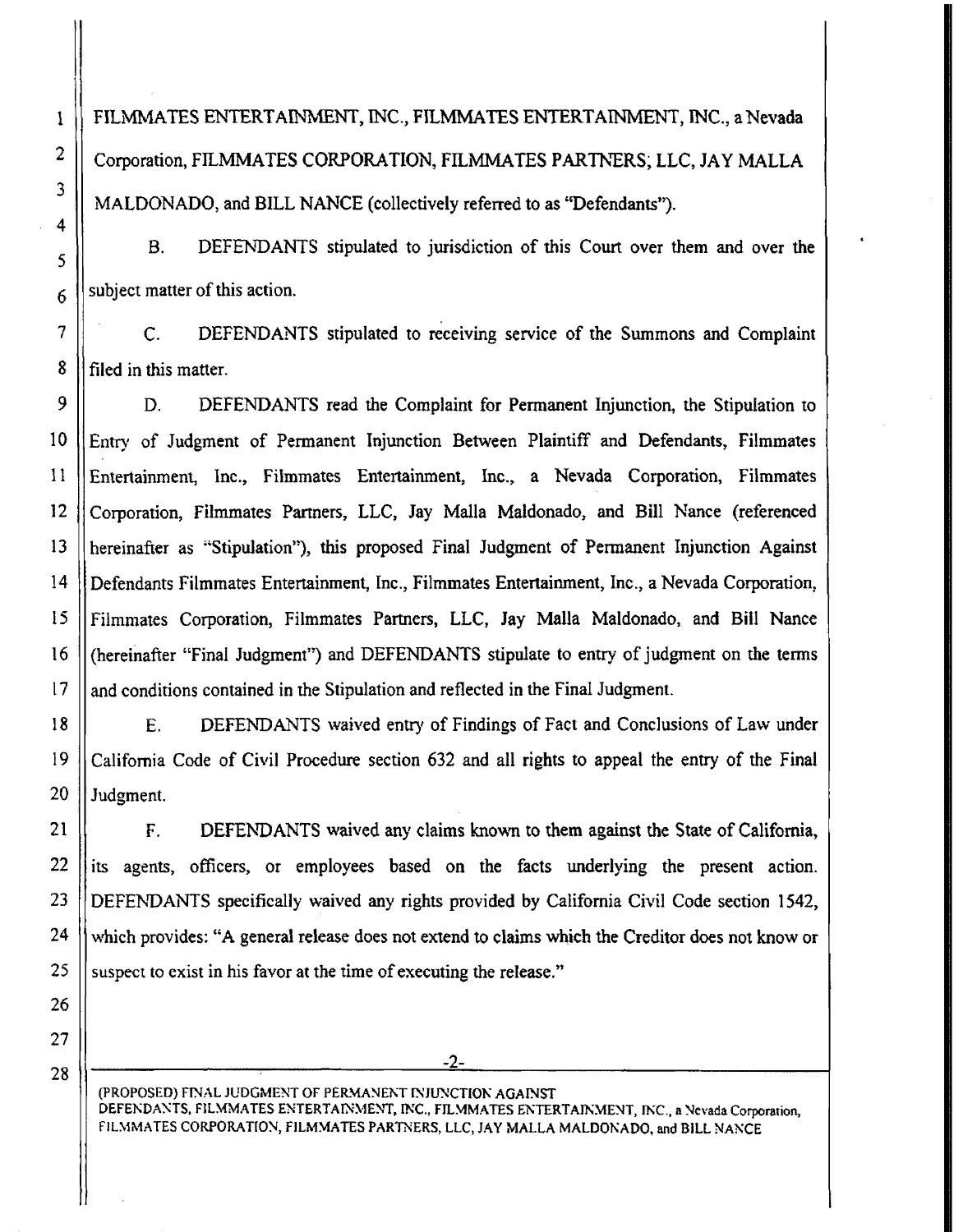G. DEFENDANTS stipulated and agreed that they entered into the Stipulation voluntarily and without coercion, and acknowledged that no promises, threats or assurances have been made by Plaintiff or any officer, or agent thereof to induce them to enter into the Stipulation.

## PURSUANT TO STIPULATION OF THE PARTIES AND GOOD CAUSE APPEARING THEREFOR, IT IS HEREBY ADJUDGED, ORDERED AND DECREED THAT JUDGMENT BE ENTERED AS FOLLOWS:

The following facts are deemed and stipulated to be true:

a. Defendant FilmMates Entertainment, Inc. ("'FilmMates Entertainment") is a California corporation, formed on October 25, 2004 and maintains a business address at P.O. Box 63507 Los Angeles, California 90067.

b. Defendant FilmMates Entertainment, Inc. is a Nevada corporation, formed on May 3, 2005 and listing Jay Malla Maldonado as President located at P.O. Box 63507 Los Angeles, California 90067 and Bill Nance as Secretary and Treasurer.

c. Defendant FilmMates Corporation ("FilmMates Corp.") is a suspended California corporation, formed on November 6, 2001 and maintains a business address at P.O. Box 63507 Los Angeles, California 90067.

d. Defendant FilmMates Partners, LLC ("FilmMates LLC"), is a California limited liability company formed on November 1, 2002 and maintains a business address at P.O. Box 63507 Los Angeles, California 90067.

e. Defendant Jay MalIa Maldonado, also known as J.A. Malia, Jay Malla, Joseph A. Maldonado, Joe A. Maldonado, Jay Malla-Maldonado, and Joe Malla, ("Malla") is an individual whose last known residence was at 51240 Avenida Carranza, La Quinta, California 92253 and whose last known business address was at P.O. Box 63507 Los Angeles, California 90067. Malla is a principal ofFilmMates Entertainment, and FilmMates Corp.

-3.

(PROPOSED) FINAL JUDGMENT OF PERMANENT INJUNCTION AGAINST DEFENDANTS, FILMMATES ENTERTAINMENT, INC., FILMMATES ENTERTAINMENT, INC., a Nevada Corporation, FILMMATES CORPORATION, FILMMATES PARTNERS, LLC, JAY MALLA MALDONADO, and BILL NANCE

1

2

3

4

5

6

7

8

9

 $10$ 

11

" 12

13

) 14

 $\cdot$ 15

16

0;\$ 17

18

19

l) 20 ..

21

22

23

24

25

26

27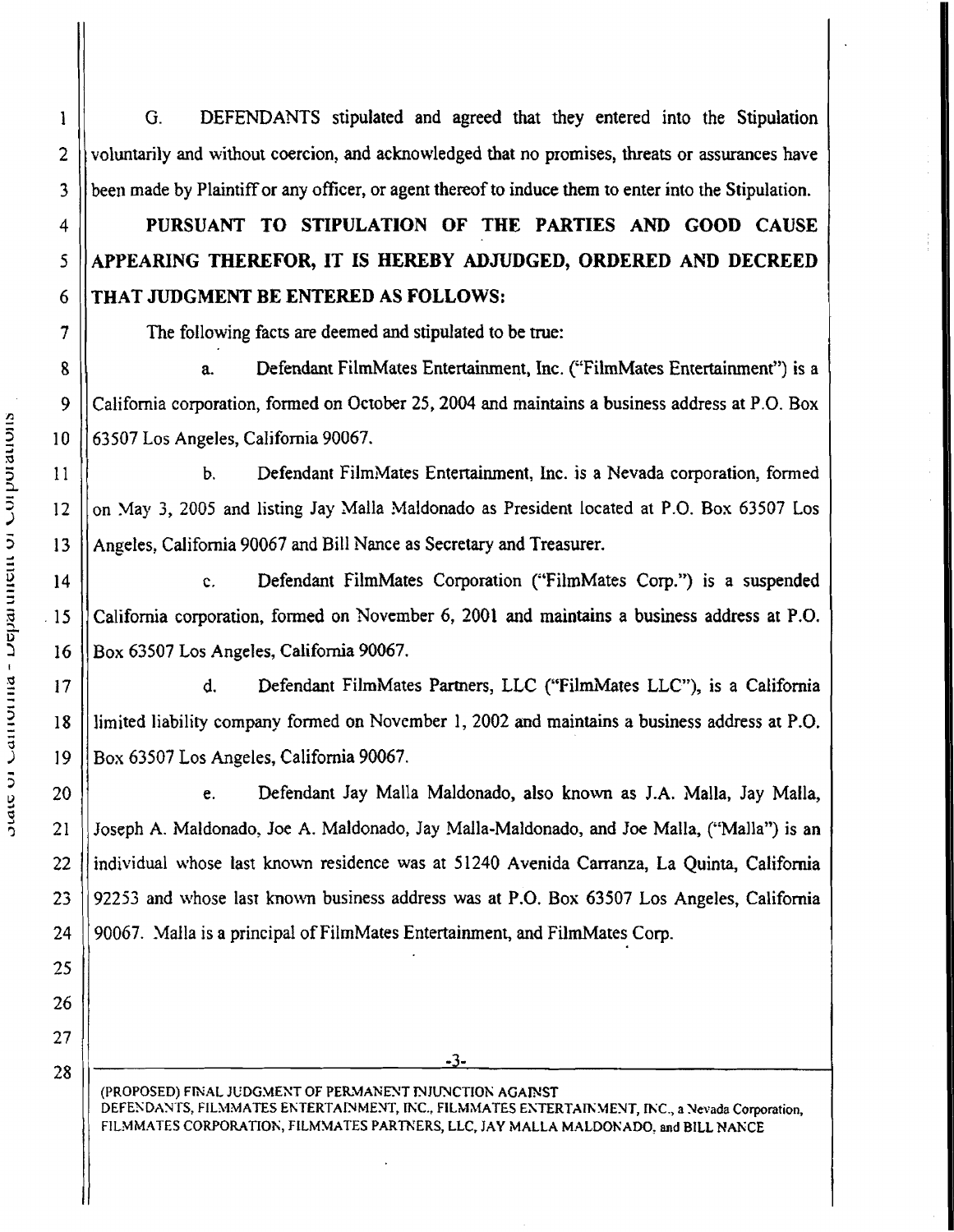f. Defendant Bill Nance ("Nance") is an individual whose last known residence was at 4005 Ocean Front Walk, Marina Del Rey, California 90292 and whose last known business address was at 2025 Avenue of the Stars, Los Angeles, CA 90067. Nance is a principal of FilmMates Entertainment, Inc.

g. On October25,2005, co-defendant Alan F. Goda (Goda) and Plaintiff, California Corporations Commissioner entered into a Desist and Refrain Order and Consent ("Order"), which was signed and agreed to by defendants FilmMates Corp., FilmMates LLC and Goda. The Order was issued because the Department found that FilmMates Corp., FilmMates LLC and Goda, through the officers, directors, partners, agents, employees and/or servants of FilmMates Corp., and FilmMates LLC were offering and selling unqualified, non-exempt securities, in violation of California Corporations Code section 25110. The Order prohibits those defendants from the further offer or sale of unqualified, non-exempt securities, in the State of California. The Order was personally signed by Goda, as the founder of both FilmMates Corporation and FilmMates Partners, LLC on October 6, 2005.

h. FilmMates Corp., FilmMates LLC and Goda consented to the entry of the Order and waived their right to a hearing on this matter and to all judicial review of this matter pursuant to California Corporations Code Section 25532 as indicated by Goda's signature on the Order dated October 6, 2005.

i, At the time FilmMates Corp., FilmMates LLC and Goda consented to the issuance of the desist and refrain order, MalIa was the Senior Vice President of Development for FilmMates Corp.

In or about May 2006 FilmMates Entertainment registered with the Nevada  $\mathbf{i}$ . Secretary of State naming Malla and Nance as officers.

k. In or about July 2005 FilmMates Corp. and FilmMates LLC transferred all interests into filmMates Entertainment with the same corporate office location and website (www.filmmates.net) as FilmMates Corp. FilmMates Entertainment continues to list FilmMates Corp. located at 11965 Venice Boulevard, Suite 305, Los Angeles, California 90066 as its -4-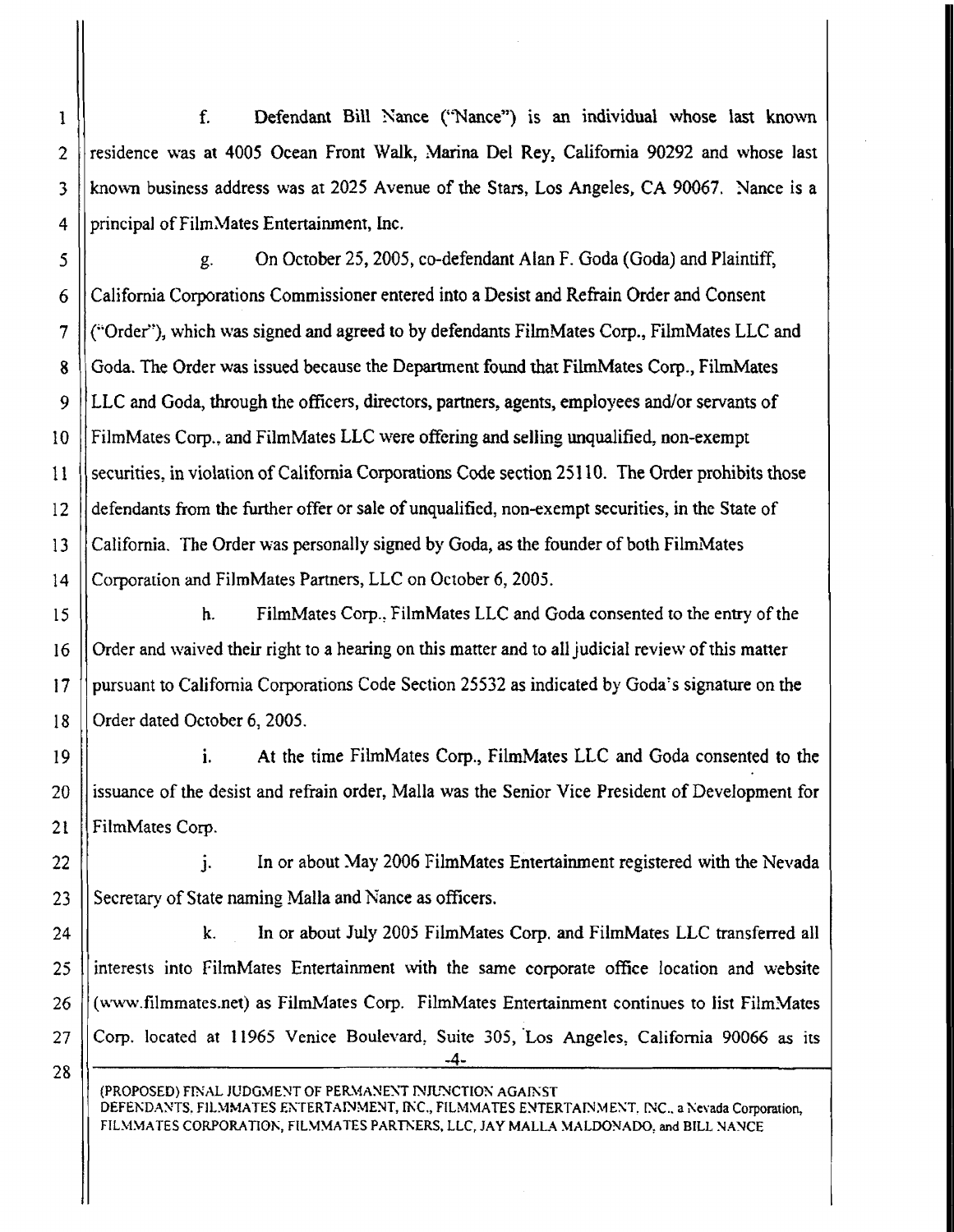headquarters on its website.

4 1. Notwithstanding the Order, Defendants, FilmMates Corp., FilmMates LLC, Nance, and Malia continued to offer securities by way of general solicitations in the form of advertisements in the Los Angeles Times newspaper, online edition.

5 6 m. These securities were offered or sold in the form of shares of common stock in FilmMates Entertainment.

n. Further, Defendants omitted to disclose material facts to potential investors in the offer and sale of securities, including but not limited to:

i) Failing to disclose, to investors and potential investors, that FilmMates Corp., FilmMates LLC were the subjects of a Desist and Refrain Order and Consent issued by the Commissioner on October25, 2005, ordering those defendants to desist and refrain from the further offer or sale of unqualified, non-exempt securities in the State of California.

ii) Failing to tell investors that FilmMates Corp., FilmMates LLC, were the subjects of an Agreed Cease and Desist Order issued by the Texas State Securities Board for selling unqualified non-exempt securities on September 15, 2004. This order names Malla as Vice President of Development for FilmMates LLC.

iii) Failing to disclose that the federal government levied a tax lien against FilmMates Corporation on May 30, 2007.

iv) Failing to disclose that FilmMates Entertainment and FilmMates Corp. are subject to a lawsuit filed in Los Angeles County Superior Court in May 2006.

o. DEFENDANTS have no facts to support a defense to the allegation that Defendants offered unqualified non-exempt securities by way of general solicitations in the State of California in violation of California Corporations Code section 25110.

p. DEFENDANTS have no facts to support a defense to the allegation that Defendants omitted to disclose the material fact to potential investors in the offer and sale of securities, in violation of California Corporations Code section 25401.

(PROPOSED) FINAL JUDGMENT OF PERMANENT INJUNCTION AGAINST DEFENDANTS, FILMMATES ENTERTAINMENT, INC., FILMMATES ENTERTAINMENT, INC., a Nevada Corporation, FILMMATES CORPORATION, FILMMATES PARTNERS, LLC, JAY MALLA MALDONADO, and BILL NANCE

-5-

2

 $\mathbf{1}$ 

3

7

8

 $10$ 

5 <sup>11</sup>

5, <sup>12</sup>

) 14

16

:i <sup>18</sup> -

") 19

) 20 ..

J 21

22

23

24

25

26

27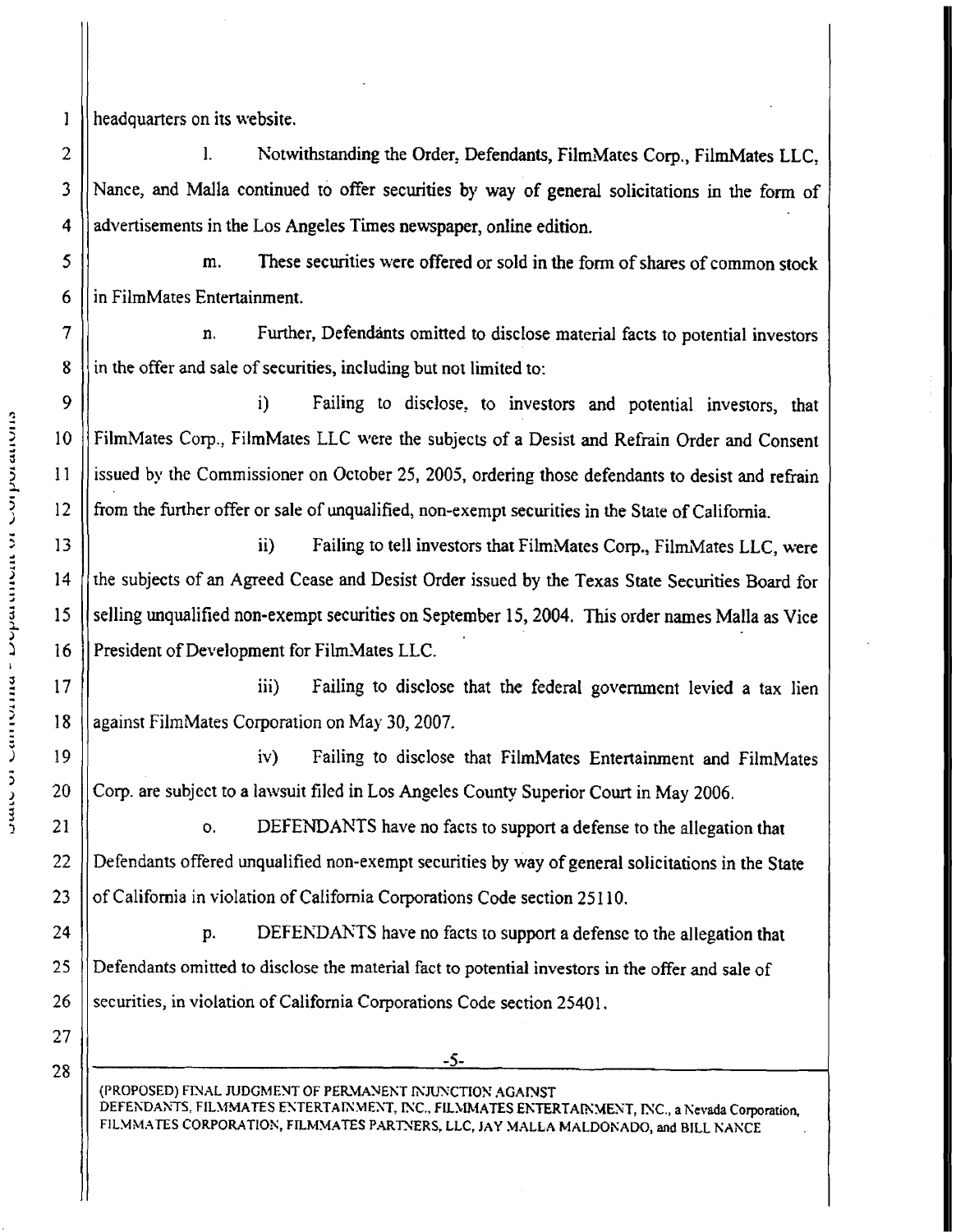q. DEFENDANTS have no facts to support a defense to the allegation that Defendants violated the Order requiring to desist and refrain from the unlawful activity.

AS A RESULT OF THE ABOVE THE COURT ENTERS JUDGMENT AS FOLLOWS:

1. DEFENDANTS, and their agents, employees,attorneys in fact in their capacities as such, and all persons acting in concert or participating with them, shall be and are hereby ermanently enjoined from engaging in, committing, aiding and abetting, substantially assisting, p or performing directly or indirectly, by any means whatsoever, any of the following acts:

a. Violating California Corporations Code section 25110, by offering to sell, selling, arranging for the sale of, issuing, engaging in the business of selling, negotiating for the sale of any security of any kind, unless such security or transaction is qualified unless exempt;

b. Violating California Corporations Code section 25401, by offering to sell or selling any security of any kind, including but not limited to, the securities described in the Complaint, by means of any written or oral communication which includes any untrue statement of material fact or omits or fails to state any material fact necessary in order to make the statements made, in the light of the circumstances under which they are made, not misleading;

c. Violating the Desist and Refrain and Consent Order issued by the California Corporations Commissioner on October 25, 2005, by offering and selling unqualified, non-exempt securities in violation of California Corporations Code section 25110;

d. Removing, destroying, mutilating, concealing, altering, transferring, or otherwise disposing of, in any manner, any books, records, computer programs, computer files, computer printouts, correspondence, brochures, manuals, or any other "writing" or "document" of ny kind as defined under California Evidence Code section 250, relating to the transactions and a course of conduct as alleged in the complaint of this action, unless authorized by this Court;

2. The Court shall retain jurisdiction of this action in order to implement and enforce the terms of this Stipulation and entry of the Final Judgment pursuant thereto, and to entertain any

(PROPOSED) FINAL JUDGMENT OF PERMANENT INJUNCTION AGAINST DEFENDANTS. FILMMATES ENTERTAINMENT, INC., FILMMATES ENTERTAINMENT, INC., a Nevada Corporation, FILMMATES CORPORATION, FILMMATES PARTNERS, LLC, JAY MALLA MALDONADO, and BILL NANCE

-6-